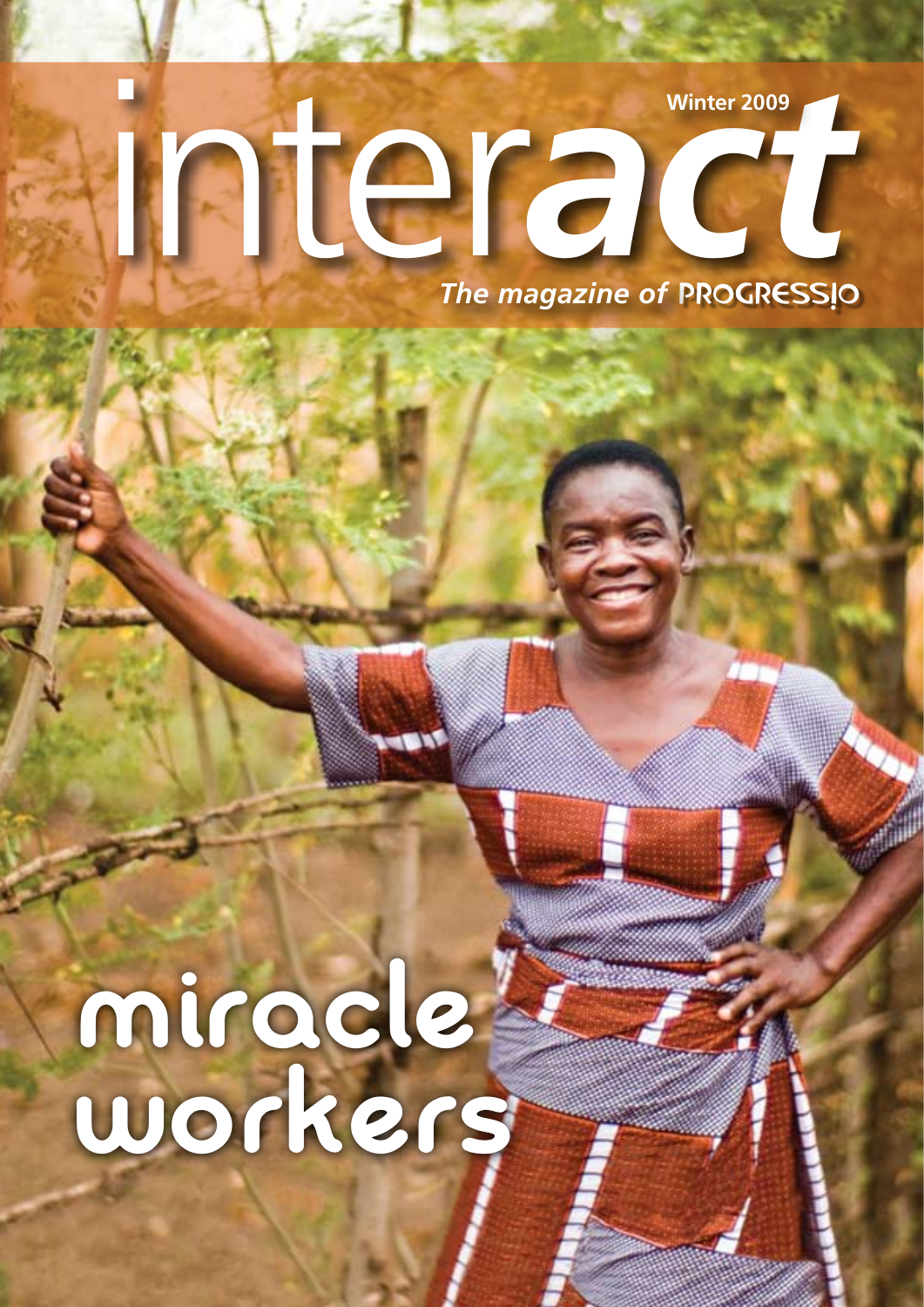

**Our actions must speak as loud as our words, writes Progressio's Executive Director Christine Allen**

### **miracle workers**

**The Progressio people** who went to Copenhagen for the climate change summit were not the rich and powerful in the traditional sense. But our delegation included representatives from our partner organisations, who bring a wealth of experience of the reality of living vulnerable to climate and weather changes. The delegation therefore represented powerful voices – the voices of those who are poor and marginalised around the world, but nevertheless powerful because they speak of truth, from experience.

The individual, small-scale level can often feel very far from 'high-level' policy and decision-making. At Progressio, we seek to make the connections by rooting our policy analysis in our direct experience with people who are poor and marginalised – and by bringing their voices to the negotiating table.

Small voices being heard loudly is something of a theme for this edition of *Interact*. Whether it's the experience and potential of small-scale farmers being heard amidst the clamour of large-scale food production, or the voices of women standing up for their rights, we are seeking to make sure we can amplify and support the voices of people being heard where it matters.

We believe the small voices of each one of us counts – through our actions, our participation and our understanding of the issues. For Progressio, those "voices" – those individual actions – are part of the global solidarity we seek to build.

Cenistine

### **contents**

**Cover: Gladys Gogwe (53), a small-scale farmer in southern Malawi, who has been growing Jatropha, Neem and Moringa trees to boost her income and conserve and enrich the soil. See page 4 for the full story.**  *Photo: Marcus Perkins/ Progressio*

- **4 insight** miracle workers
- **8 action** climate change
- **10 voices** rights and freedoms
- **12 viewpoint** women in Honduras
- **14 Q&A** Monika Galeano
- **16 reflection** the lives of all living beings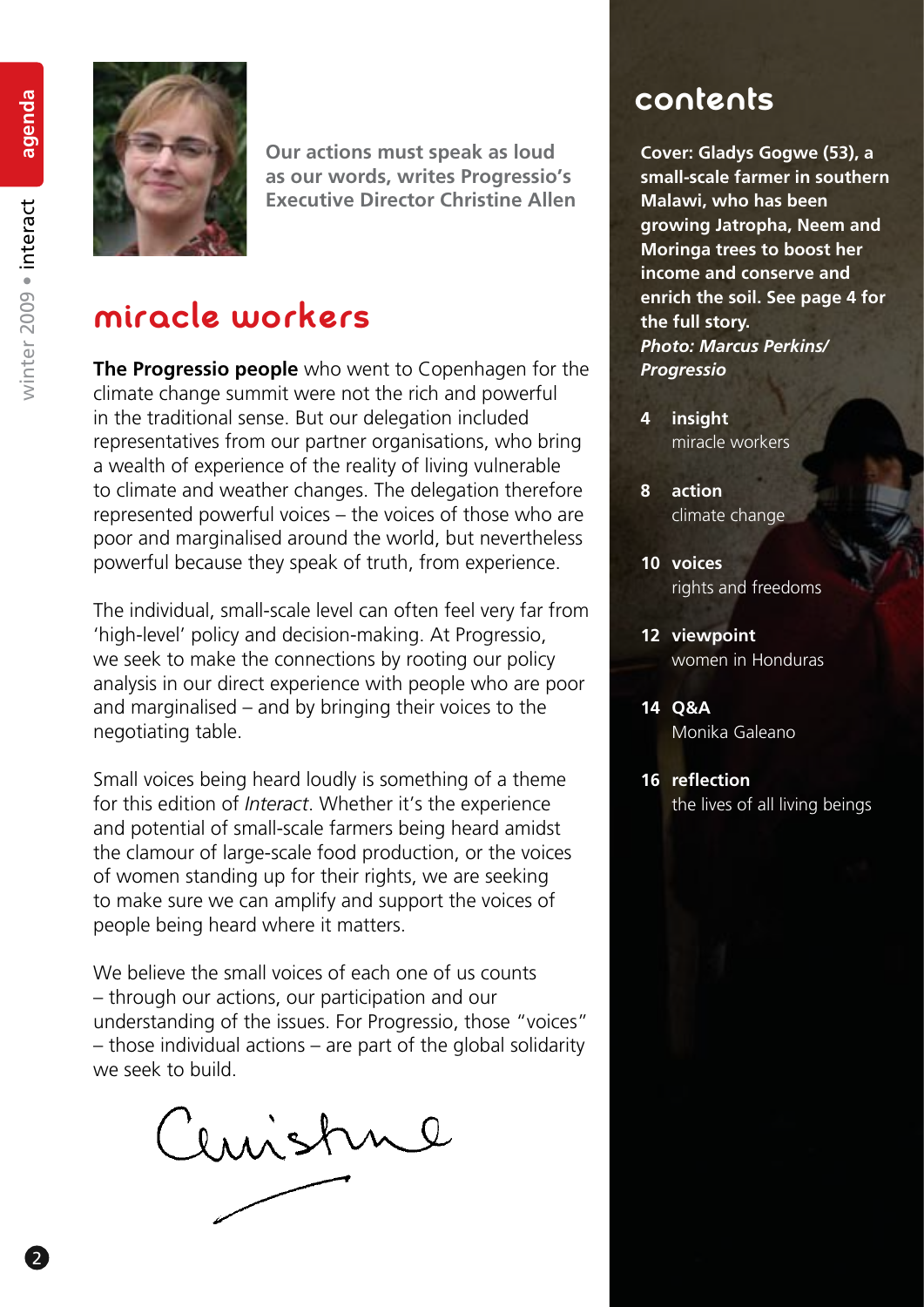## **focus**

**"People in the cities, they make the decisions, but they don't know what it is like here. They are in their offices, they cannot imagine this life – maybe if they visited, but they do not. Rural people eat, breathe and sleep agriculture. For this we need water. We have to protect mother earth, and care for her." This is the message that Fabiola Quishpe, a farmer from Ecuador, brought to the climate change negotiations in Copenhagen: see page 8 for more details. Fabiola (in white poncho) is pictured with (far left) Olga Guamán, Luisa María Ullcopilalumbo (centre right) and Blanca Quishpe (far right) in a house in Apahua community, province of Cotopaxi, Ecuador.**  *Photo: Santiago Serrano/Majority World/Progressio*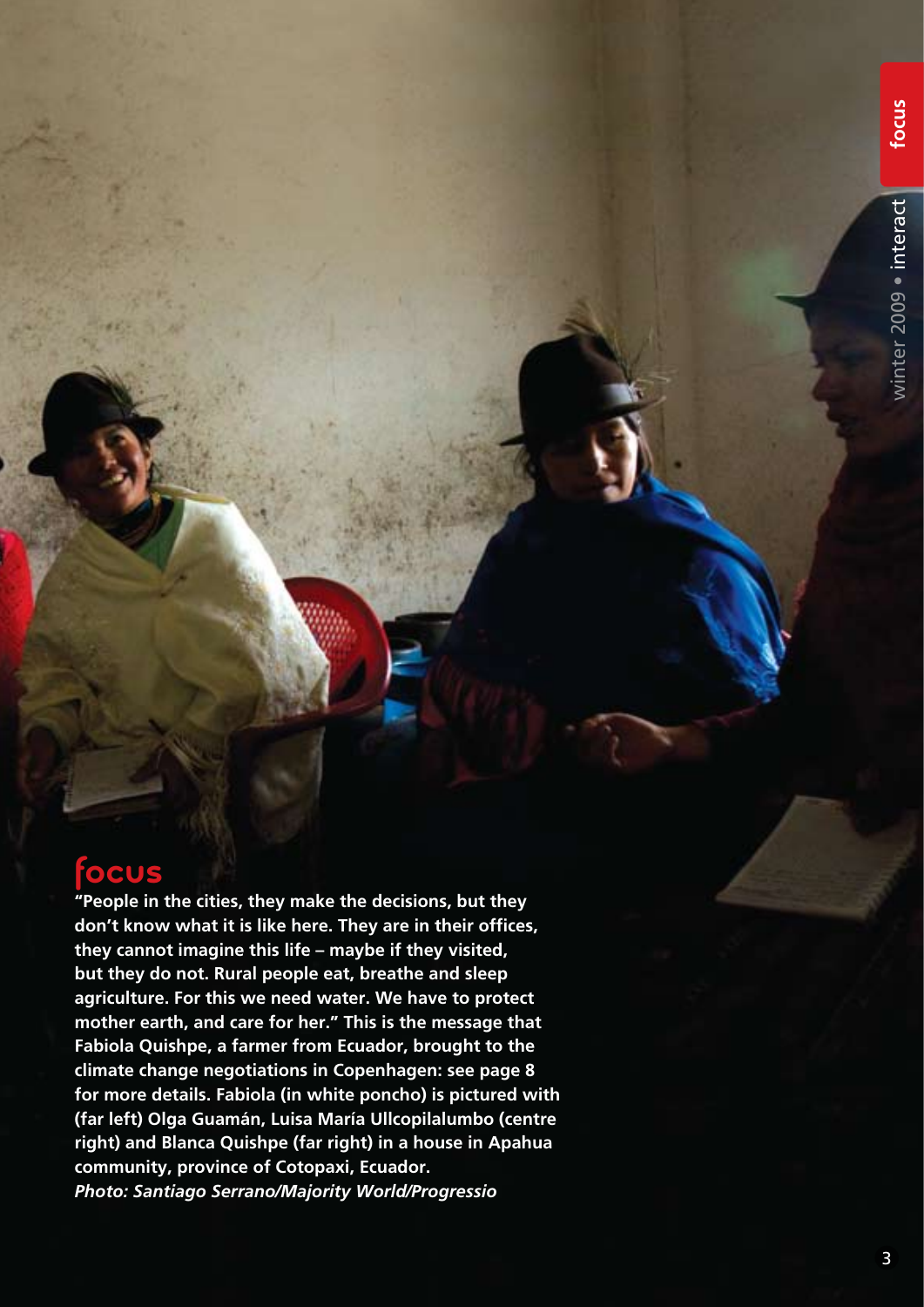## **miracle workers**

**"I learned that from these three plants – which are easy to grow in our difficult climate – you can make oil for lamps or to run engines, soap for the home, fertiliser for crops, and moisturiser for the body. If you are HIV positive you can boost your immune system with powder extract. One of the plants is particularly good for heart disease and eyesight problems. Moringa makes a good food supplement, a nice relish and is also good for skin complaints. It even tastes nice in tea – I take half a teaspoon with water every day!" Betty Mkusa, 55, a farmer in southern Malawi, shows farmers from neighbouring communities around her 'garden', where she grows – among other crops – three 'miracle' plants called Jatropha, Neem and Moringa.**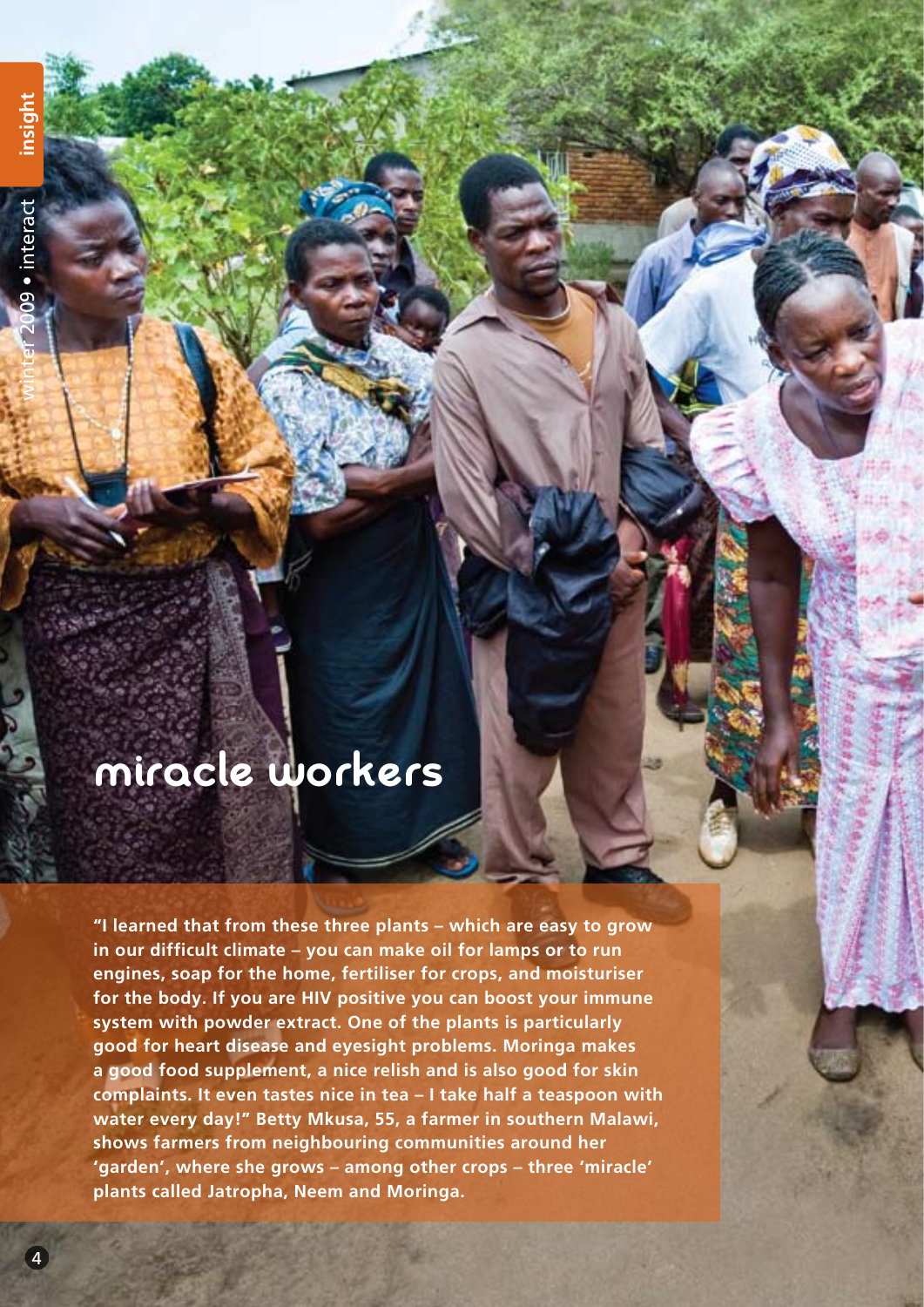

#### **The majority of small-scale farmers in Malawi are women – and they are leading the way in building a more sustainable future for rural communities in this impoverished country, writes Keith Ewing**

The last time I visited Chikwawa in southern Malawi, people were hungry. It was 2006 and a terrible drought had brought 12 million poor farming families with paperthin livelihoods to the threshold of starvation. Vulnerable women were being hit especially hard – widows, single mothers, those who were HIV positive, or women caring for many children while their husbands travelled to Mozambique in search of work.

Esnat, a middle-aged lady, told me how she had just buried her 21-year-old daughter Serena, a divorced mother of two. Serena had gradually succumbed to hunger despite the watery porridge her family begged from neighbours. There were many stories of vulnerable people not surviving.

I saw one very elderly woman with a hoe attacking the lifeless brown earth with relentless ferocity in a bid to prepare it for planting. Alice James, a 70-year-old widow, told me she had lost 10 of her 11 children to disease and a variety of misfortunes. We talked for some time about her life and the challenge of survival. As I left she said with a grim smile: "You might find us dead here next time."

#### **Revolution**

My next visit to Malawi was earlier this year. It could not have been more different. I was there to witness a small revolution among women in Chilhambi 3 village and surrounding districts, who are being supported by Progressio partner Environment Africa. The start of a transformation in family income is being ushered in thanks to three 'miracle' plants called Jatropha, Neem and Moringa. The cultivation and marketing of these plants by villagers, Environment Africa believes, could begin to protect some of Malawi's poorest people from constant vulnerability to crises.

If the three plants are beginning to be seen locally as some kind of miracle, then Betty Mkusa, 55, is the archmissionary, spreading the good news of their powers and profitability to local women, neighbours across the district and much further afield. Busloads of curious community groups from other districts of southern Malawi regularly converge on her home for tours of her garden and to hear Betty's stories about Jatropha, Neem and Moringa.

She speaks with the passion of someone who has ▶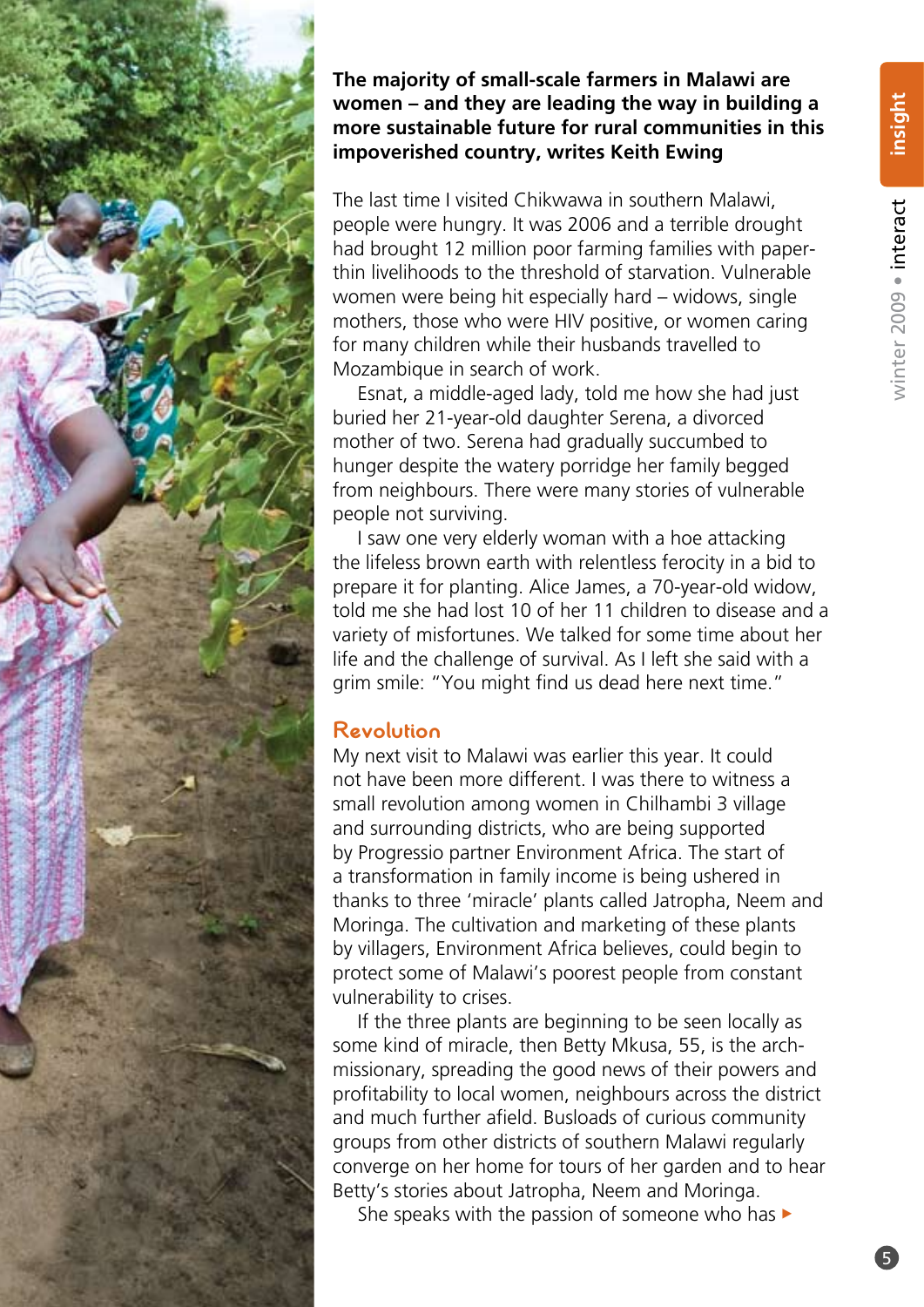made a discovery that seems too good to be true. Under an oppressive midday sun in her garden, Betty delivers a seminar to community leaders from Zomba district. She eulogises about the properties of the three plants – Moringa has seven times the Vitamin C of oranges and four times the calcium of milk, she tells them. She describes the potential money savings on household costs such as soap, oil and fertiliser for poor families, and also the scope for income from selling seedlings to others.

"Just this year," she tells the group from Zomba to nods of approval, "I have sold seedlings worth 50,000 kwacha (£214)."

#### **Benefits**

Local forestry officer, Mike Gareta, is full of praise for the Environment Africa initiative, as it is reducing local people's habit of chopping down trees to make charcoal, a practice which contributes to environmental destruction across Africa. "It is benefiting the environment. Little by little trees in this area are recovering. This project is about improving livelihoods. It could make a great difference to the lives of people around here."

Betty, who, with her husband, cares for two orphans, is now able to pay their school fees thanks to the extra income

from cultivating and selling Jatropha, Neem and Moringa. One of Betty's neighbours, Mary Gomani (44), a mother of five whom Betty introduced to the plants, is putting herself through school as a result of the small business she has launched cultivating and selling the plants.

She proudly states: "I have started my education again. My parents died when I was very young so I could not go to school. I want to learn because education is very important. If you go to school you can do whatever you like. I have begun again in Form Two, which means I am in a class with 14-year-olds," she says with a laugh. "But they don't mind having an older person there and we all get on very well together."

#### **Markets**

One of the difficulties facing Mary, Betty and the many others in the surrounding Shire valley who are learning about the Jatropha, Neem and Moringa plants and starting to grow them for sale, is finding markets for the produce. "If my business improves I have plans to build a house, but first I will have to plant more Jatropha in order to boost production," says Mary. "Finding a bigger market than locally will be a big challenge for us."



That is where Progressio's development

◀ *"There is great potential here," says Progressio development worker Innocent Ogaba (pictured talking to Betty Mkusa). "This project is all about improving the livelihood of the community and deriving environmental benefits, too – such as the absorption of C02 and the fixing of nitrogen in the soil."*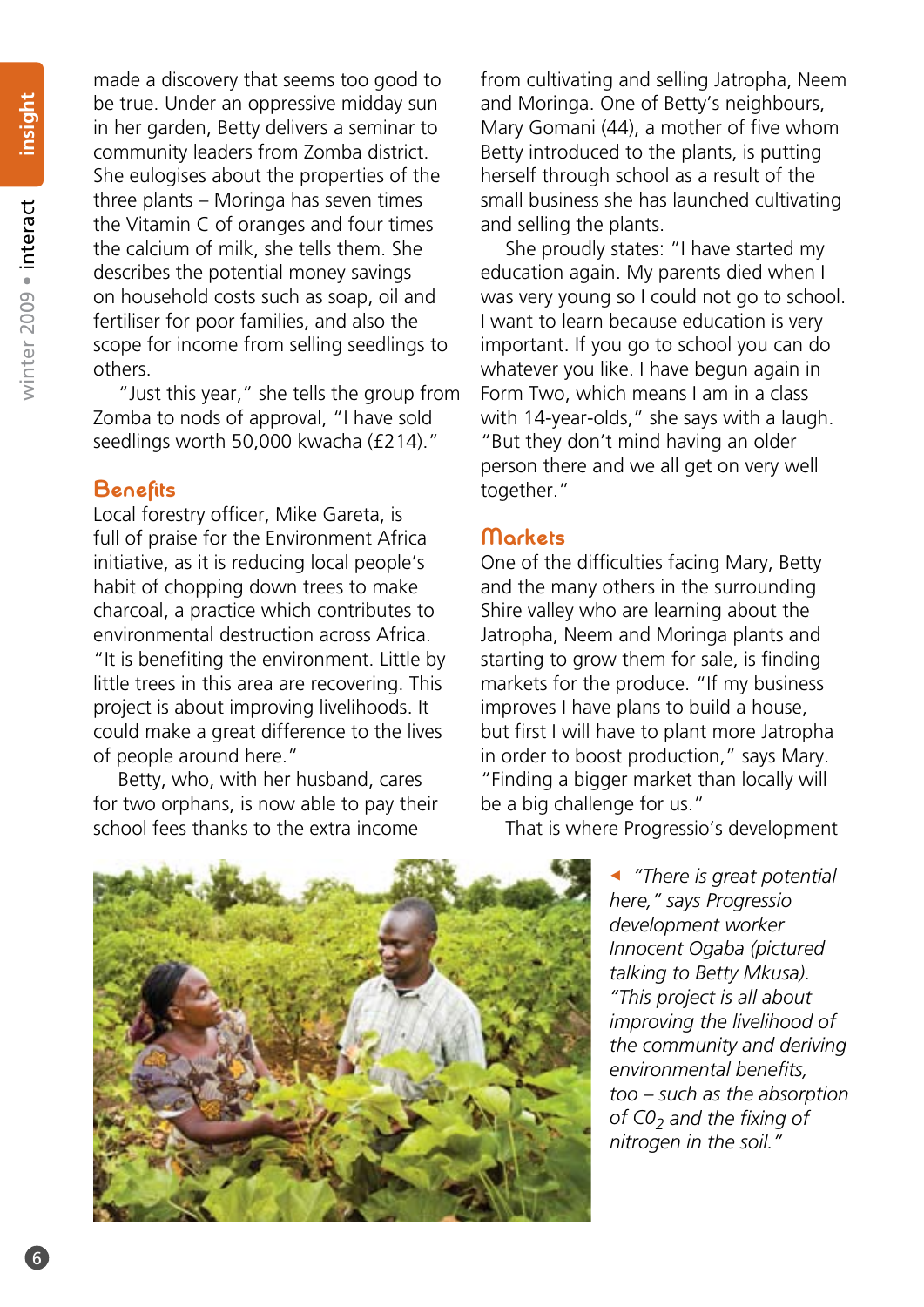

◀ *"Betty invited me to her house and I saw what she was doing, so I started growing the plants too," says Mary Gomani. "I am now growing and selling seedlings, as well as using the plants in my home: for example, Moringa is a good pesticide. I have now bought a plot of land with the money I have made. Before I began this we did not have much money coming into the house."*

worker, Innocent Bidong Ogaba, comes in. He has been working with Environment Africa to help people like Betty and Mary identify the potential for marketing the various products that the three miracle plants produce.

"There has already been some interest from pharmaceutical companies in the medicinal qualities of Moringa powder," says Innocent. "But, of course, before you go into production on a large scale you need machines to extract the oil or for making the soap to sell. We are doing a lot of work on exploring potential markets for the products."

Betty, who is now known locally as "Mamma Jatropha", agrees that the future looks bright for many women like her. "Day-to-day living is going to improve around here," she states. "Most years we face drought. In the long term this project will change many lives."

*Keith Ewing is Progressio's Head of Communications. Photos: Marcus Perkins/ Progressio*



**People powered development**

Millions will go hungry without urgent support for poor farmers, warns Progressio in a new report *Fertile Ground*. The report outlines the contribution of smallscale farmers to the world's food needs; the threats and problems they face; and what needs to happen for small-scale farmers to play their part in providing the food that the world's people need. Read more and download the full report at www.progressio.org.uk Or to order a printed copy (free to Progressio members) email enquiries@progressio.org.uk, call 020 7354 0883, or write to Progressio Publications (address on back page).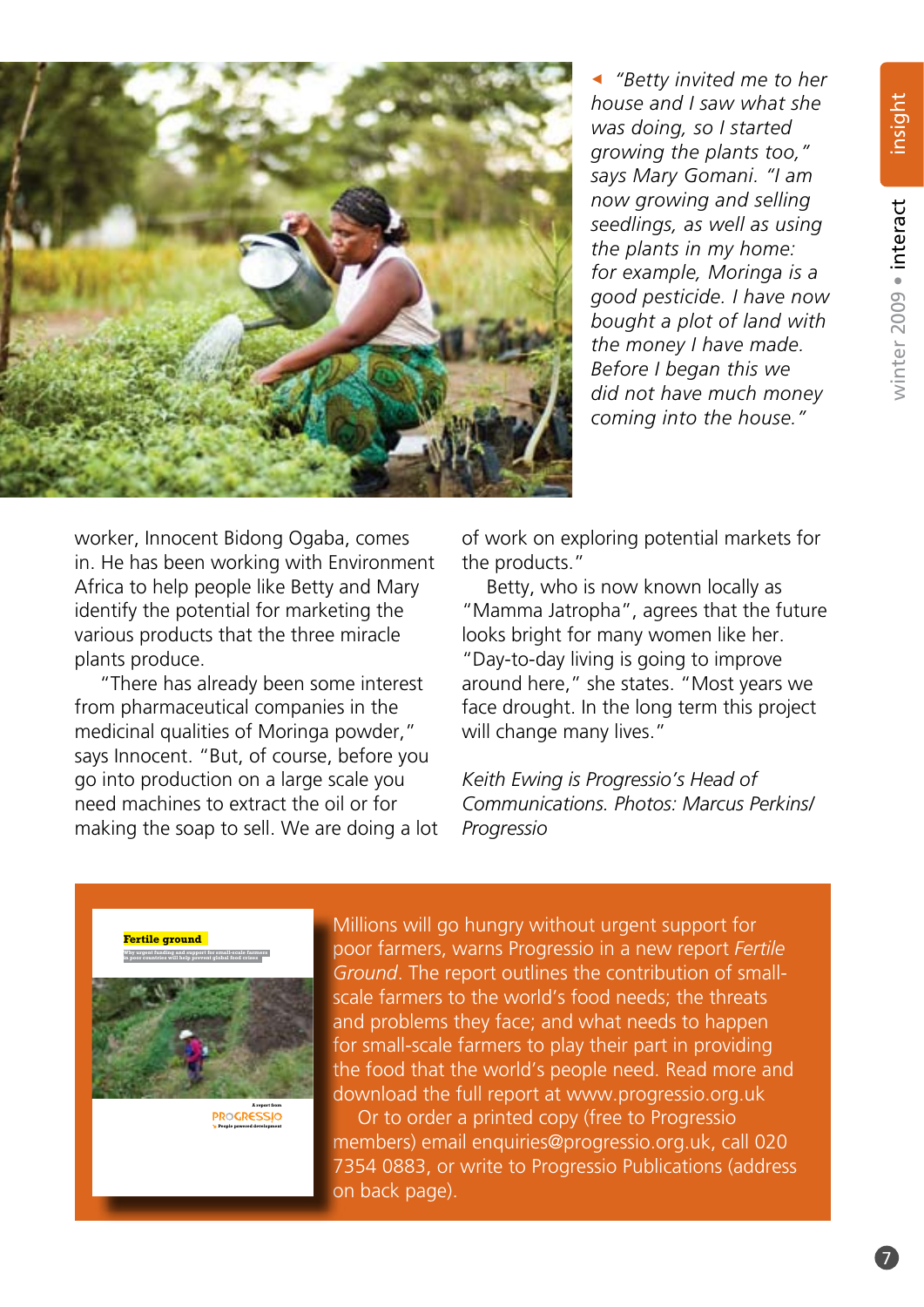*Progressio supporters at The Wave climate change march in London on 5 December.*

# **PROGRES**

## **What were your hopes for Copenhagen?**

**"We hope that Copenhagen will change the course of the way that we are treating nature.**

**"We hope that developed countries take responsibility for their long history of having contaminated the atmosphere, which is an asset that belongs to all of us.**

**"We hope that, as a result of the negotiations in Copenhagen, reparation for our people and for the ecosystem begins.** 

**"We hope that substantial agreements are reached …** 

**"Only if this happens can we, in our countries, enjoy a climate in which sustainability, but also peace and justice, can flourish."**

#### **interact***now*

**Read more about Progressio in Copenhagen at www.progressio.org.uk or check out our Poverty Bites blog at http://progressio.typepad.co.uk/povertybites/** **These are the words** of Ángel Ibarra, Director of the Salvadoran Ecological Unit (a Progressio partner organisation in El Salvador). Ángel was speaking at presummit negotiations held in Barcelona in November. Two days later, El Salvador suffered the sort of natural disaster that climate change could make worse, and more frequent. When Hurricane Ida hit, flooding and landslides left 198 people dead, close to 8,000 people homeless, and \$30 million dollars of damage in lost crops and damage to infrastructure.

As in El Salvador, it is the world's poor who will be hardest hit by climate change. That's why Progressio (with financial support from DFID, Big Lottery Fund and Irish Aid) made sure their voice was heard, supporting Ángel's visit to Barcelona, and enabling Fabiola Quishpe (from Ecuador) and Aline Arroyo (from El Salvador) to attend the negotiations in Copenhagen. They were joined by Progressio advocacy staff, making sure the message of our "Just Add Water" campaign was heard.

*Interact* went to print as the negotiations in Copenhagen were beginning – and by the time you read this, the outcome will be decided. Let's hope the voices of the world's poor – the people hardest hit by climate change – were listened to.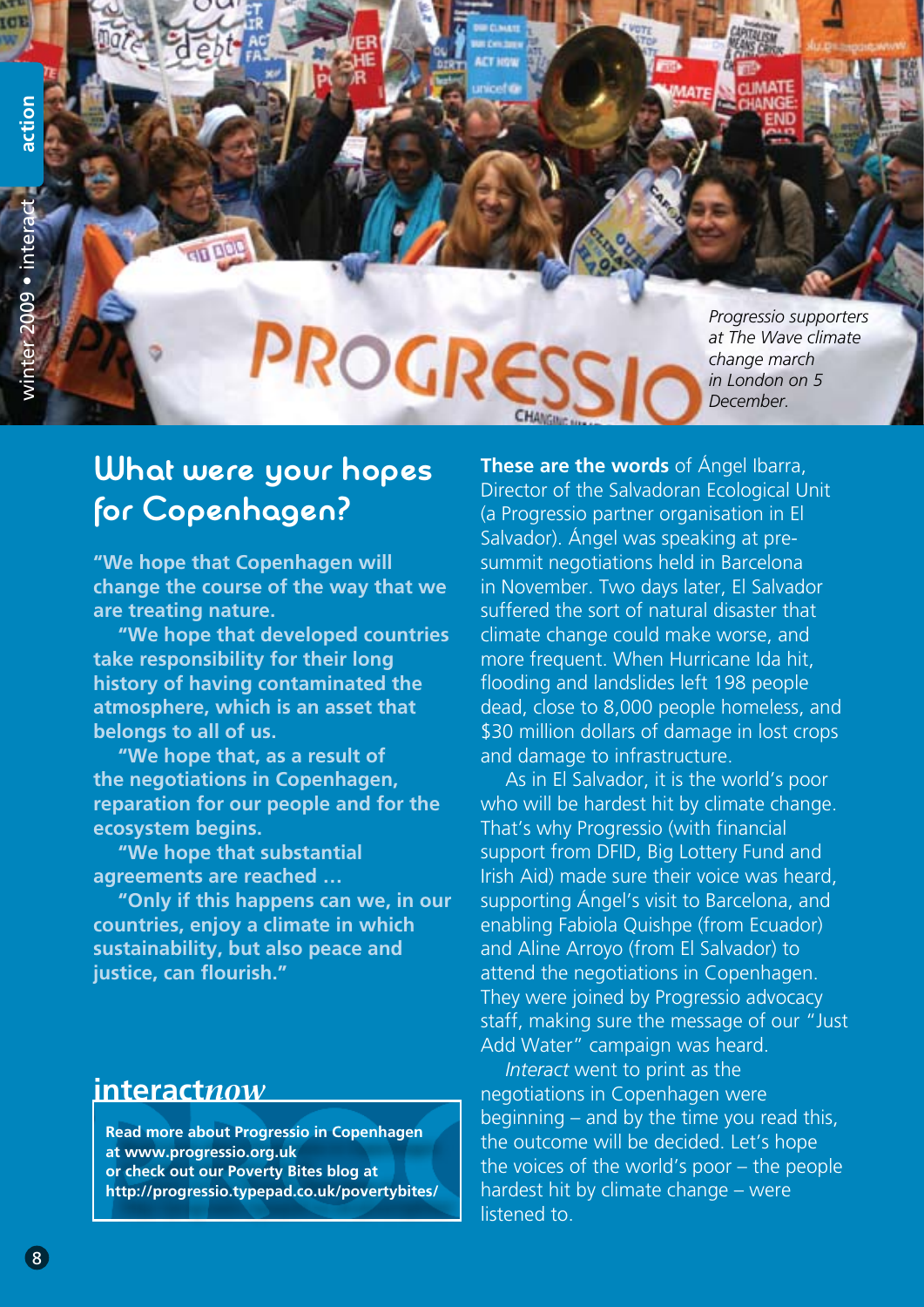Nuria Zayas/Progressio

Vuria Zayas/Progressio

**TES-09** 

*A young man gets his voting forms at a polling station in Tegucigalpa on election day.*

#### **Honduras: election highlights deep social divisions**

**Five months** after a military coup ousted President Manuel Zelaya, Honduras went to the polls on 29 November to elect a new president. The declared winner was Porfirio Lobo, a rich landowner of the Nationalist Party, who pledged to form a unity government that will reconcile the Honduran people.

The elections themselves divided public opinion, with some viewing them as a fresh start, and others seeing them as fundamentally flawed. Jesús Garza of the Honduran Coalition for People's Action said: "So long as there is no genuine democratisation … and a model of citizen participation that is truly inclusive,

#### **Jestina Mukoko: at last again a free woman**

**All charges** against human rights activist Jestina Mukoko have finally been dropped by the Zimbabwe Supreme Court, leaving Jestina "feeling liberated" even though the charges had no basis, according to Progressio regional manager for Africa, Cathy Scott.

Progressio members were among many

electoral processes will not make an actual difference in the country. It is only by opening participative spaces to people … that we will be able to solve the ongoing crisis."

Progressio country representative Xiomara Ventura commented: "Most of our partners believe that a genuine democratisation of this country hinges on a Constituent Assembly which should bridge the gap between the wealthy and the impoverished and tackle the root causes of poverty."

Progressio development workers are continuing to support partner organisations despite the difficult working environment created by the political situation. See pages 10 and 12 for more on the impact of the coup in Honduras.

groups who campaigned for Jestina's release following her arrest last December. "She told me how moved she was when she later had the opportunity to go through the pile of correspondence sent to her to keep up her morale," says Cathy, who met Jestina in Zimbabwe in October. "If anything, she feels strengthened by the ordeal, and the experience has stiffened her resolve to go on defending human rights."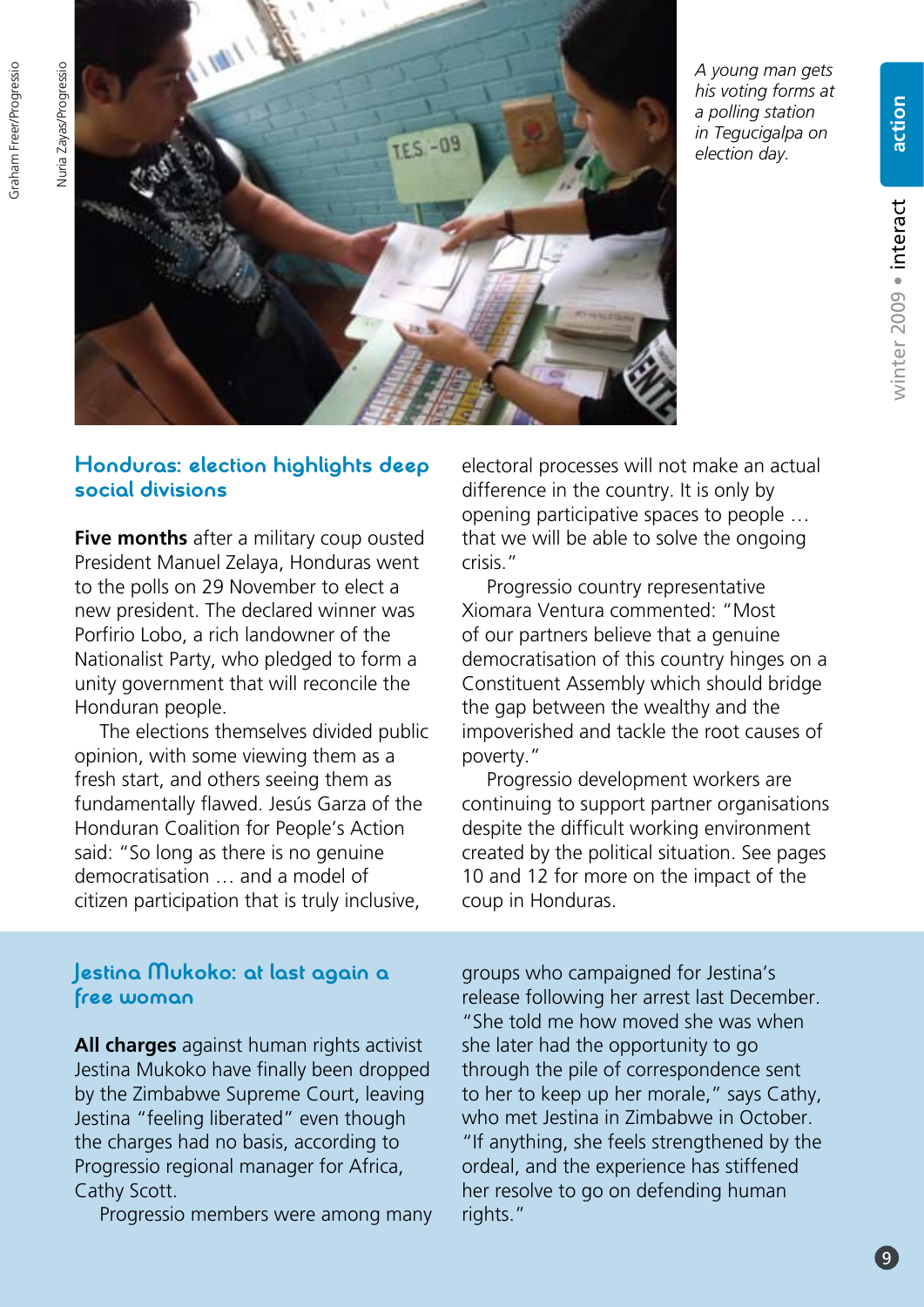# **rights and freedoms**

**What has been the impact of the coup in Honduras on people's lives? What are the real stories behind the headlines? Interviews by Progressio development worker Nuria Zayas**

#### **Víctor Ochoa, President of the Campamento Environmental Movement (CAM), a Progressio partner organisation**

All rights and freedoms have been violated. Participation has been blocked. People are scared. In conversations, nobody dares to take a stance. People limit themselves to saying: "When is this going to end?"

The coup's economic impact is glaring. People don't have purchase power. This clearly affects food security in the towns. In rural communities, most people are farmers and are self-sufficient as they grow basic grains, but they have no access to health services and no money to buy medicines.

#### **María José Urgel, Progressio development worker**

Since the coup, human rights defenders have been subjected to intimidation, harassment and threats. We have not been able to work safely or effectively. Meanwhile there has been a dramatic increase of human rights abuses. My partner organisation began to feel overwhelmed by the numbers of people in need.

#### **Concepción Aguilar, programme coordinator of the National Association of Non-Governmental Organisations in Honduras (ASONOG), a Progressio partner organisation**

Copán is one of the most impoverished departments in the country. The coup has worsened poverty and extreme poverty

conditions in the region. I compare it to an undernourished child, who is very fragile, so you can imagine what an impact it has. Most people here can only meet one day's needs, so insecurity in human rights, and particularly restrictions in our freedom of movement, have affected people who could not go out and work and ended up with nothing to eat.

The social division that is so visible throughout the country starts with the family. Human rights violations and the very fact of seeing military checkpoints has a psychological and physical impact which all families and communities are coping with.

The impacts of the coup will go deeper than Hurricane Mitch in 1998. After the hurricane, we had many human losses, but a lot of infrastructure could be rebuilt mainly thanks to international aid. But now we need to rebuild values, ethics, the social and economic fabric of this country, and to restore the slow progress made in terms of democracy before the coup.

But I am encouraged by the growing interest in civil society to participate in dialogue, to get a sense of what is going on in their country, to learn more about the law and the Constitution. It is a phenomenon that should be tapped.

#### **José Ramos, Progressio development worker**

The state of siege and the many curfews have affected our freedom of movement and freedom of assembly, without which carrying out my work is really hard.

But I believe a problem can turn into an opportunity. Now is the time to work with civil society. The coup has in some ways strengthened civil society, which is now more engaged. We now clearly see where people stand on the political spectrum.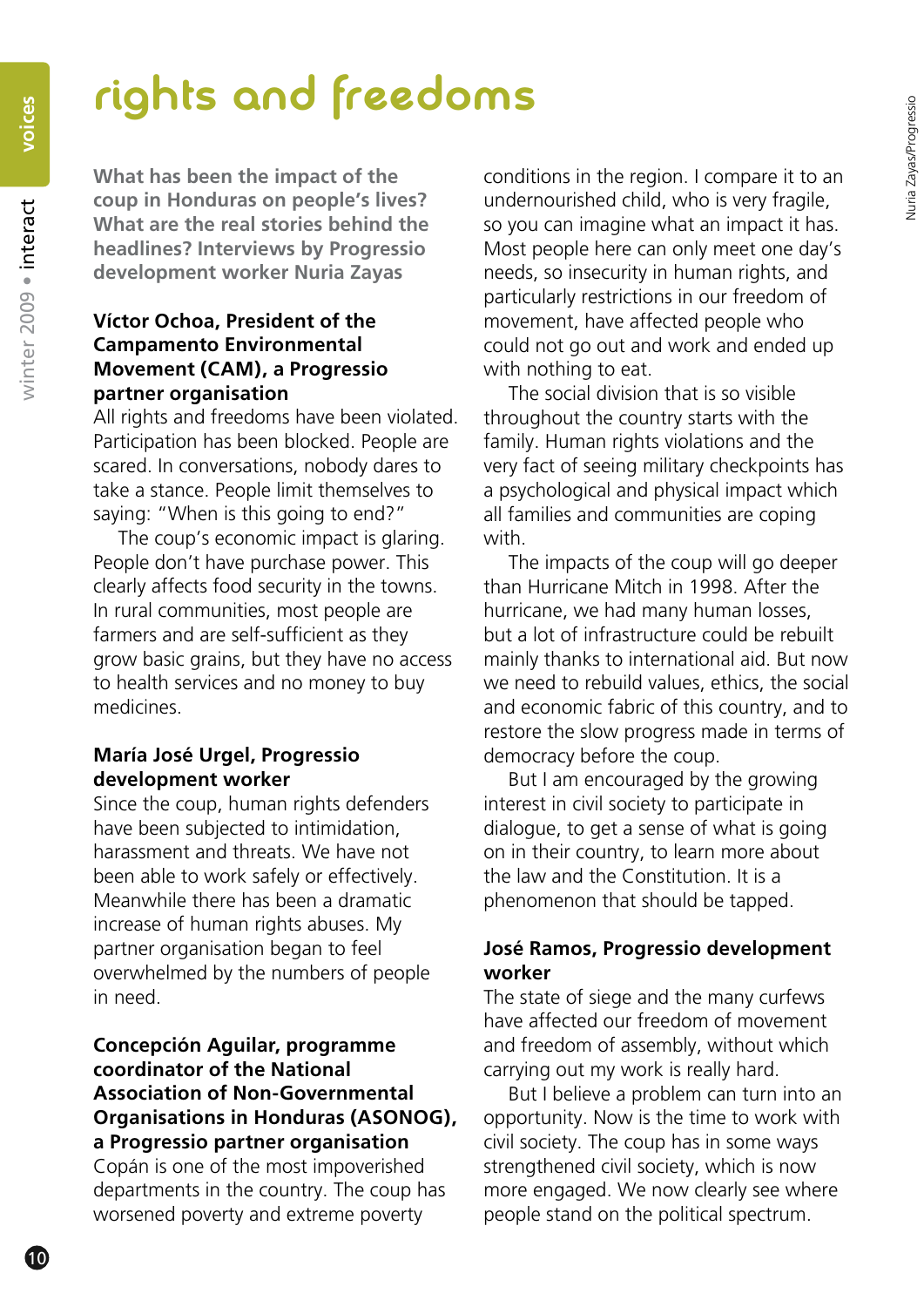

**Teófilo Santos (above), shop-owner and small-scale coffee farmer in the Huertas community, Dept. of La Paz** 

I am a member of the resistance movement against the coup and was beaten by the military. They hit my back many times with a truncheon. People in my community are very scared when it comes to going to marches and demonstrations, because some neighbours from the municipality of Santa Elena were put in jail.

The economy has plummeted. In communal shops like mine, the plunge in takings has been very obvious. We can't sell cheaper than the prices we have paid to farmers, but people can't buy from us either as they barely have money.

People are losing their jobs and very few have their own crops to provide food for themselves and their families.

I see a strong social polarisation which makes me fear a civil war in Honduras.

#### **Gustavo Blanco, journalist with Radio Globo, Tegucigalpa**

The coup was a turning point. It marked the start of heavy repression for us. We were getting phone calls warning us –"if you keep talking like this, we'll shut you down." On 28 September [after a Presidential decree which severely limited fundamental freedoms], soldiers and police came to confiscate all the radio equipment. For 22 days we operated via the Internet. Eventually, we reopened the station.

#### **Rumualda García, small-scale farmer, Cerro de Hule community, Dept. of La Paz**

There are no jobs since the coup. We are 15 family members, and following the coup, we have run out of a salary. There is not much work in the big coffee crops owned by the rich. Last year 150 workers were hired while this year only 30 to 40 were. If the rich are facing financial problems, you can imagine how that affects us the poor!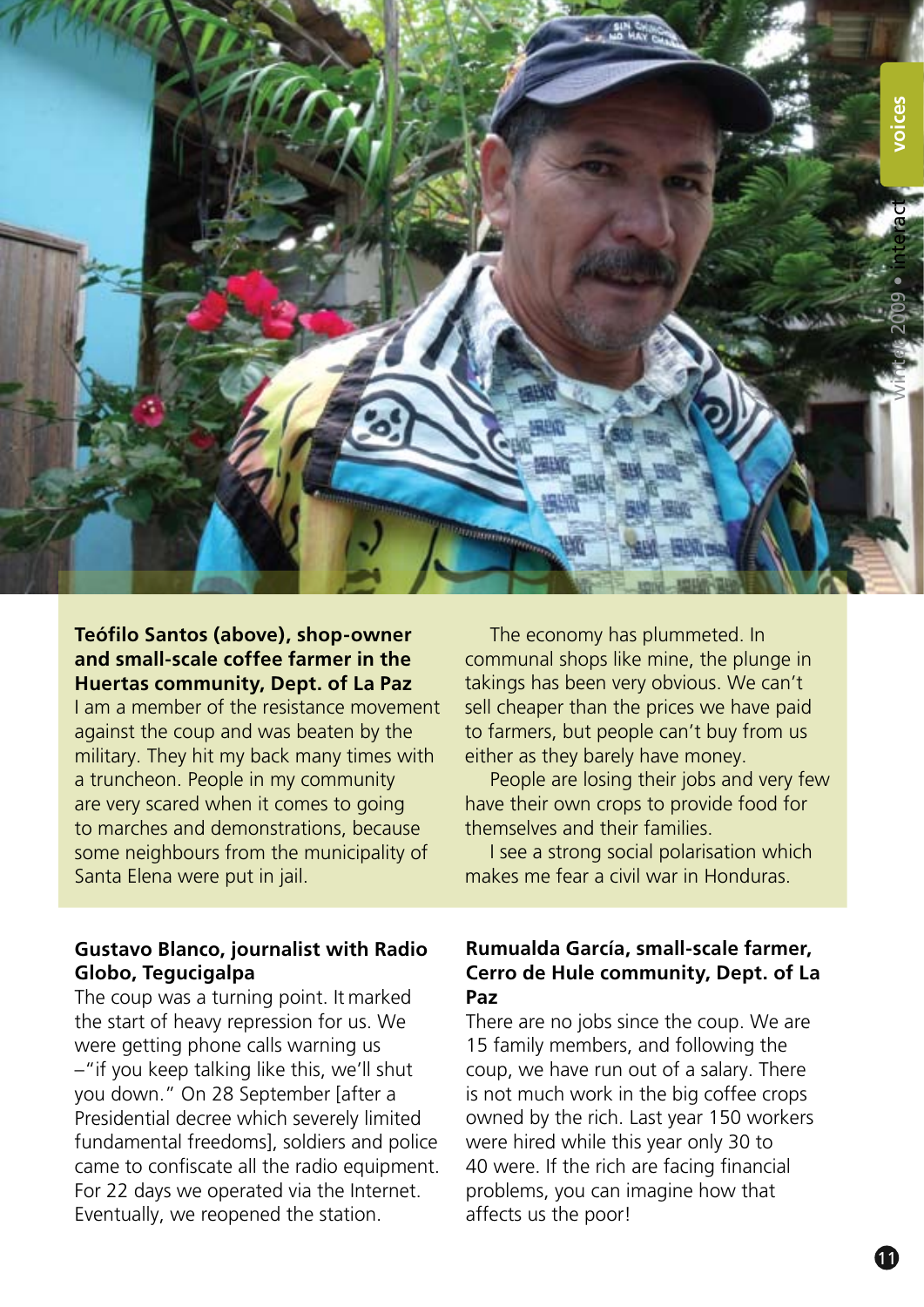$009 -$ 

12

Cuando la juventud calla...<br>El futuro mues

 $\frac{2}{3}$ 

**letter from Honduras**

**Young women call for 'equal participation through a more decent and humane Constitution' during a demonstration in Tegucigalpa on Honduras's Independence Day (15 September). Following the coup, calls for democracy to be reinstated and for reform of the National Constitution went hand in hand.** *Photo: Nuria Zayas/Progressio*

> Queremos participación<br>igualitaria a través<br>de una Constitución de<br>la República MAS la República MAJ<br>Digna y Humana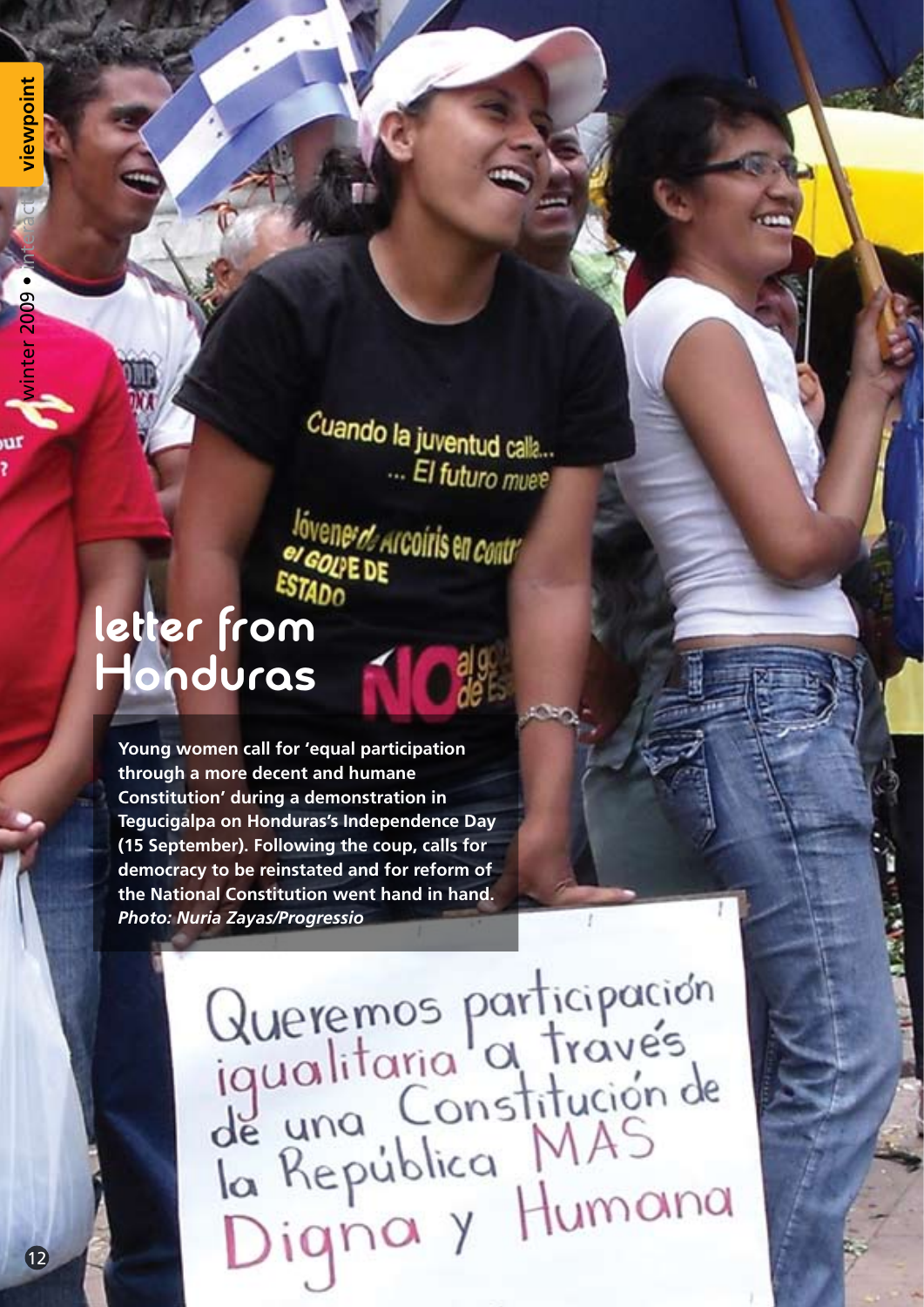**Edith Villanueva** says she can't get the glassy-eyed soldiers who forced her into a military van on the afternoon of 29 July out of her mind. That day, she and another 45 women made their way to Comayagua, in the centre of Honduras, to take part in demonstrations against the coup that had ousted President Manuel Zelaya.

Her fate, and that of 40 other women in the van – into which the military also threw tear gas – would be the Comayagua prison. They would spend 11 hours there, without food or water, before a human rights organisation eventually helped secure their release.

Edith's story is a common one – many people have tales about the retaliatory acts and violence which were being used against people who openly opposed the coup. But Edith's case also highlights another, less expected trend: that for the duration of the coup, women have been its "most visible and outspoken critics" as well as "the ones who took to the streets and remained there the longest." Edith should know, because these are her words.

"Women are used to working for democracy in a society where we are completely discriminated against," she explains, adding that this has translated into greater participation of women in the resistance movement against the coup. "We still lobby for improved rights," she stresses, but the coup "gave us a common cause – calling for democracy to be reinstated."

#### **Higher price**

As a founding member of Progressio partner organisation COMUCAP (the coordinating group of rural women in the Department of La Paz), Edith has fought many such battles before.

In this particular case, though, women have paid a much higher price for engaging in social protest than their male counterparts. "Women are more vulnerable to sexual aggression, sexual

insults and verbal attacks by the military and the national police," says María Elena Méndez, Executive Director of another Progressio partner organisation, the Women's Studies Centre of Honduras.

Edith says that a common mantra from police to protesting women, with accompanying insults, is often: "What are you doing out on the street? – you should be at home doing the dishes and taking care of your husband."

#### **Violations**

Over 400 cases of violations of women's rights have been recorded since the military coup in July, according to Honduran women's organisations attending a hearing into the worsening situation of women's rights at the Inter-American Court of Human Rights in November.

"And we don't think these are the only victims," the Inter-American Court hearing was told. Many women say they are afraid to report acts of violence to the police, or to file a complaint with the Public Prosecutor's Office. In the words of María Elena, "the dismantling of democracy brought about by the coup has weakened state institutions." And as a result, trust and confidence in the justice system is waning.

The Honduran media has not been spared either. In recent weeks, three radio broadcasts involving women's organisations have been cancelled.

And amidst the climate of impunity under the de-facto government, domestic violence soared. In July alone, 51 women were killed – a massive increase on an average of 26 deaths per month in 2008.

Taken together, it's little wonder that María Elena says: "The coup has meant a setback for the strides women's movements have made over the last 20 years."

*Nuria Zayas is a Progressio development worker in Honduras.*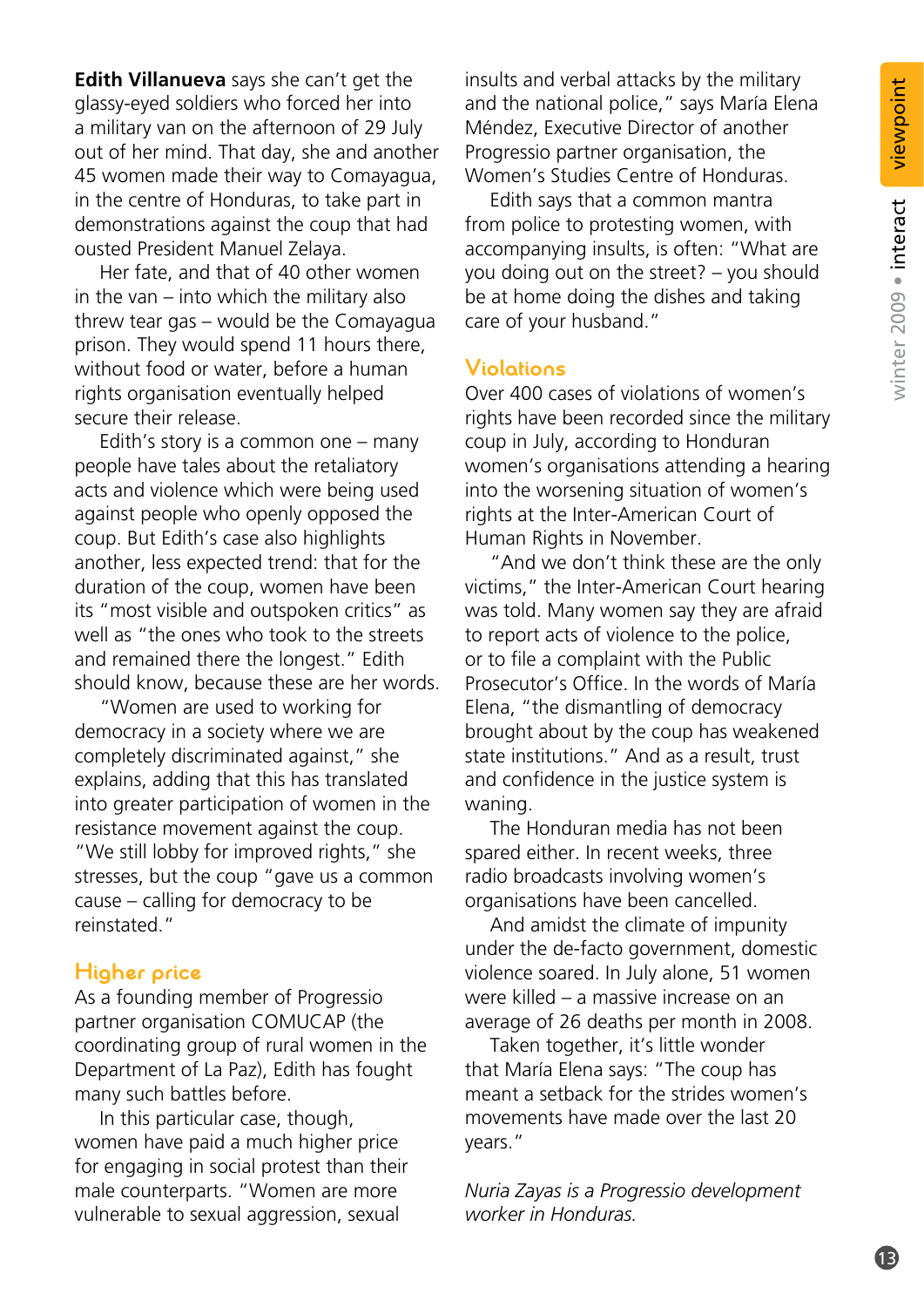**Monika Galeano** is a Progressio development worker with the Women's Studies Centre of Honduras. She also helps other Progressio partners in Honduras build their capacity to work on gender issues.

#### **Q: How would you describe yourself?**

A: I am a sensitive, simple and happy woman. My heart guides my actions, so I am a loving person in everything I do and to everybody I deal with.

#### **Q: What made the biggest impact on you?**

A: On one of my first work trips, I conducted a workshop on human rights with Garifuna community leaders in La Ceiba, on the north coast. They were all black except for me. At the beginning there was a distance between us, which we overcame by sharing and interacting with each other. Through that workshop, I got a sense of what being black and having endured a whole life of discrimination means. I was shaken and it was a very moving experience for me.

#### **Q: What has been the most exciting moment so far?**

A: Publishing *El vuelo de los gansos [The Gooses' Flight]*, a manual about sexual rights and HIV for leaders of gay and lesbian organisations. I wrote the book in just six months, so it was a demanding task, but also a very exciting one! Non-gay people who read the book found it most useful to them as well.

#### **Q: And the biggest lesson?**

A: By working with the Honduran Positive Women's Network, I have reinforced the idea that no matter what a person endures or experiences, one should always make the most of life. For these women, living with HIV is not the only problem, nor the most important. And despite such an adverse environment, they are happy and optimistic.

#### **Q: What is the biggest development challenge?**

A: Education, without a shadow of doubt, as education empowers people to take control of their lives. Education to respect diversity is pivotal as a means to prevent violence.

#### **Q: If you could change one thing what would it be?**

A: I would transform mindsets so that women get to recognise themselves as sexual and free human beings, entitled to respect and dignity.

# **Monika Galeano**

## **Honduras**

**Monika Galeano putting a sticker on the hand of Miriam Suazo, at a workshop conducted by Monika for staff of the Women's Studies Centre of Honduras to raise awareness about HIV and promote sexual health.**

*Photo: Nuria Zayas/Progressio*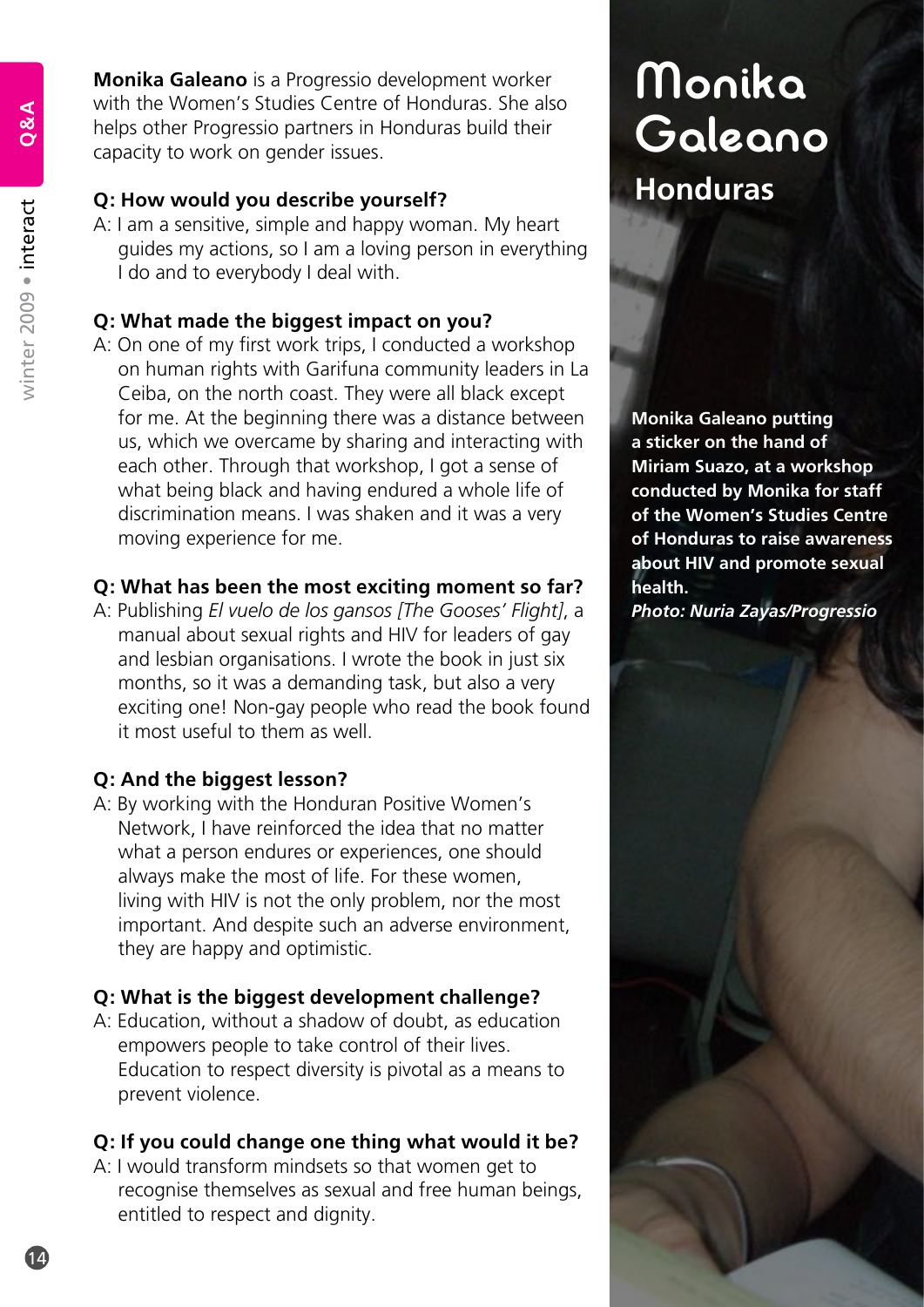